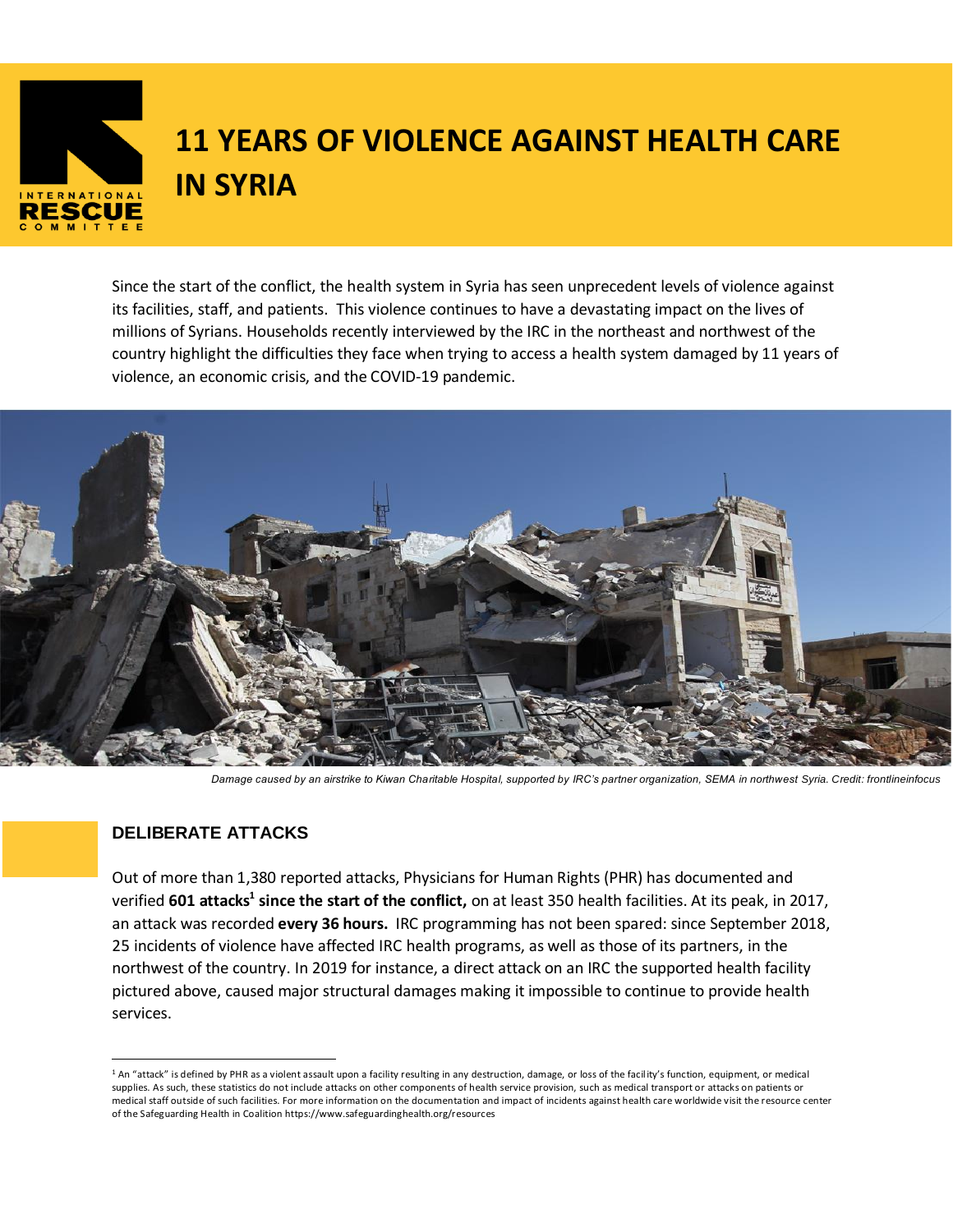PHR also documented the killing of over 942 medical staff since the start of the conflict, as well as systematic detention and torture of health workers<sup>2</sup>. No other country has faced such high levels of attacks against its health personal. According to reports consolidated on a global level, **Syria has accounted for 25% of all recorded killings of health workers in conflict areas in the past 5 years**<sup>3</sup>. However, due to the difficulty in corroborating such incidents<sup>4</sup>, the available numbers only partly reflect the scale of the problem.

This deliberate targeting of health workers and facilities in Syria has occurred in **violation of international humanitarian law,** which requires that special measures be taken to protect medical facilities, transport, personal and patients.

#### **IMPACT ON THE HEALTH SYSTEM**

Although direct attacks have reduced since the implementation of a ceasefire in March 2020, the prolonged deliberate targeting of health care has left the health system on its knees. With many areas in Syria now without sufficient functional facilities, essential supplies, or qualified personnel. **As of September 2021, out of the almost 1,800 available public health centers, 45% were not fully functioning**<sup>5</sup> . The Health Cluster reports that only a small number of actors are involved in the repair of damaged health facilities<sup>6</sup>.

The lack of healthcare personnel is a chronic challenge. In the governorates hardest hit by violence against health care, the number of midwives, nurses and doctors falls far below emergency standards. **It is estimated that over 50% of physicians have left northeast Syria<sup>7</sup>. In** Aleppo, only 13 health staff are available per 10,0000 Syrians, catastrophically below the emergency standard of at least 22 staff<sup>8</sup>.

The COVID-19 pandemic has only added to the pressures faced by an already overburdened and overstretched health system. Across Syria, vaccine uptake remains very low, with less than 7% of the population fully vaccinated<sup>9</sup>, and with markedly lower rates in northeast Syria<sup>10</sup>.



*In 2018 Al Rahma Hospital in northwest Syria was destroyed by an airstrike, leaving it out of service. Credit: frontlineinfocus*

https://healthcluster.who.int/publications/m/item/syria-health-sectorbulletin-february-2022

<sup>2</sup> Physicians for Human Rights. How the Syrian Government Targets Health Workers for Arrest, Detention, and Torture. December 2019. https://phr.org/our-work/resources/my-only-crime-was-that-i-was-adoctor/

<sup>3</sup> Insecurity Insight ¨Attacked and Threatened: Health Care at Risk¨ [https://map.insecurityinsight.org/health](https://urldefense.com/v3/__https:/map.insecurityinsight.org/health__;!!IDEMUsA!VqelZk3t_UyaM6SeRrac-zx-78B-eDmjBVrR8J4TO4KAAEmEl4i4qylzYQvoWxnm$) (accessed on 8 March 2022) <sup>4</sup> PHR's methodology relies primarily on open sources, which means it is often difficult to verify smaller-scale incidents which tend to receive less media coverage. It is also difficult to verify incidents that occur in more dangerous or restricted areas.

<sup>5</sup> Health Cluster. WHO Snapshot on WoS Health Resources and Services Availability Monitoring System (HeRAMS) 2021 Q3: Jul-Sep

https://reliefweb.int/report/syrian-arab-republic/snapshot-wos-healthresources-and-services-availability-monitoring-5

<sup>6</sup> Health Cluster. Health Sector Bulletin. February 2022,

<sup>7</sup> WHO Syria Flash Appeal for Northeast Syria, 27 January 2022

https://reliefweb.int/report/syrian-arab-republic/who-syria-flash-appealnortheast-syria-27-january-2022

<sup>8</sup> Health Cluster, WHO Snapshot on WoS Health Resources and Services Availability Monitoring System (HeRAMS) 2021 Q3: Jul-Sep

https://reliefweb.int/report/syrian-arab-republic/snapshot-wos-healthresources-and-services-availability-monitoring-5

<sup>9</sup> Health Sector Syria, Health Sector Bulletin, February 2022

https://reliefweb.int/report/syrian-arab-republic/health-sector-syriahealth-sector-bulletin-february-2022

<sup>10</sup> Health Cluster Turkey, COVID-19 Response Tracking Dashboard NW Syria

https://bit.ly/3ChrngN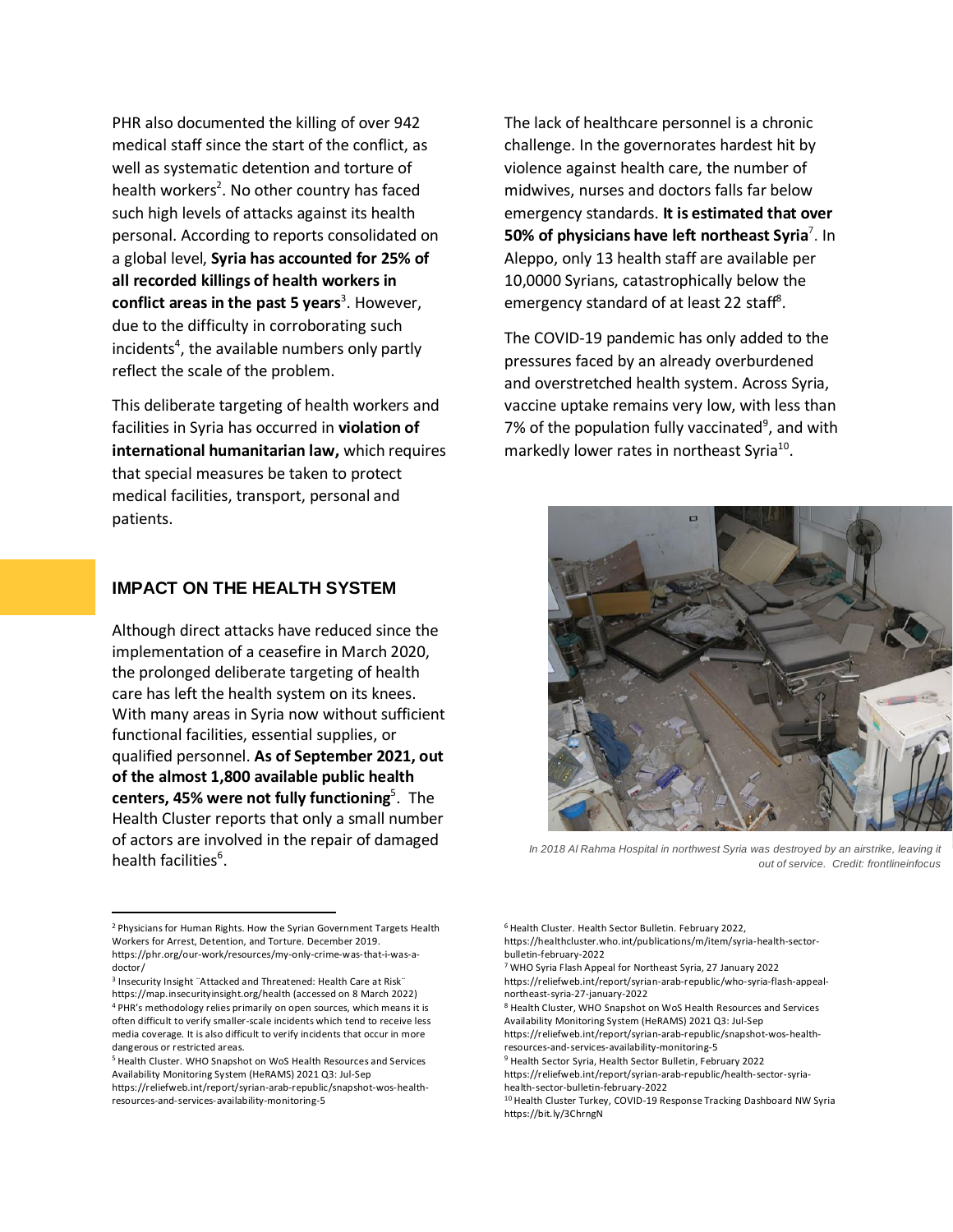# **IMPACT ON PEOPLE**

The impact of the conflict on Syria's health system has left an estimated 12.2M people in need of humanitarian support to access even basic health services. More than 70% of the total population in the country<sup>11</sup>. Almost half of those in need of health support are in northeastern (NES) and northwest Syria (NWS), and mostly reliant on cross-border health assistance.

Communities consistently rank health as one of their main needs<sup>12</sup>. Illustratively, more than **65% of households interviewed by IRC in northeastern Syria (NES) since the start of 2021 reported that they faced difficulties accessing health care.** Respondents indicate they are not able to pay for medicine, health services or transport. Even if they can afford it, something increasingly difficult in the current economic crisis, lifesaving services and medicine are often not available. Almost half of the households interviewed by IRC in NES in 2021 identified **medicine shortages** as one of the main problems they faced when trying to access health care. IRC country experts highlight the relationship between the shortages of lifesaving medicine and cross-border assistance: with only one border crossing currently open for the United Nations Humanitarian Cross-border operation in the northwest of the country, aid operations are unable to gear up to fill the critical gaps in the medical supply chain.

One of the longer-term consequences of assaults on healthcare facilities is that it instills fear and discourages communities from seeking

health services<sup>13</sup>. Almost half of clients and **patients interviewed by IRC in 2020 in Aleppo and Idlib said they were afraid to access**  medical care for fear of an attack<sup>14</sup>. In one out of five households interviewed by IRC in NES, members decided not to seek treatment when needed. Those with a disability are specifically impacted, and more likely to be unable to access the care they need<sup>15</sup>.

Even though attacks are no longer as commonly reported, the health system remains a primary target. In the last six months, health facilities and equipment<sup>16</sup>, as well as doctors<sup>17</sup>, have been frequently harassed and attacked by all parties to the conflict. For example, in January 2022 an attack in Al-Hol camp left one healthcare worker killed and another one severely injured<sup>18</sup>. Any escalation of the violence in the future will most likely include the continued targeting of health infrastructure, and with it, a further deepening of the health crisis.



*The primary health care center in Idlib, Syria run by Syrian American Medical Society (SAMS) with IRC support. Credit: SAMS*

<sup>11</sup> OCHA Humanitarian Needs Overview 2022,

https://reliefweb.int/report/syrian-arab-republic/2022-humanitarianneeds-overview-syrian-arab-republic-february-2022

<sup>&</sup>lt;sup>12</sup> For instance, in December 2021, 59% of communities interviewed as part of the Humanitarian Situation Overview in Syria (NorthEast Syria)

prioritized access to health care as one of their main needs.

<sup>13</sup> OCHA Humanitarian Needs Overview 2022,

https://reliefweb.int/report/syrian-arab-republic/2022-humanitarianneeds-overview-syrian-arab-republic-february-2022

<sup>14</sup> Syria, A Decade of Destruction, March 2021

https://www.rescue.org/report/decade-destruction-attacks-health-caresyria-0

<sup>15</sup> Syria Multi Sector Needs Assessment 2021

<sup>16</sup> Safeguarding Health in Conflict Health Care at Risk Map, accessed on 3rd

of March 2022 https://map.insecurityinsight.org/health

<sup>17</sup> WHO, Northeast Syria Flash Appeal 2022,

https://reliefweb.int/report/syrian-arab-republic/who-syria-flash-appealnortheast-syria-27-january-2022

<sup>18</sup> WHO, Northeast Syria Flash Appeal 2022,

https://reliefweb.int/report/syrian-arab-republic/who-syria-flash-appealnortheast-syria-27-january-2022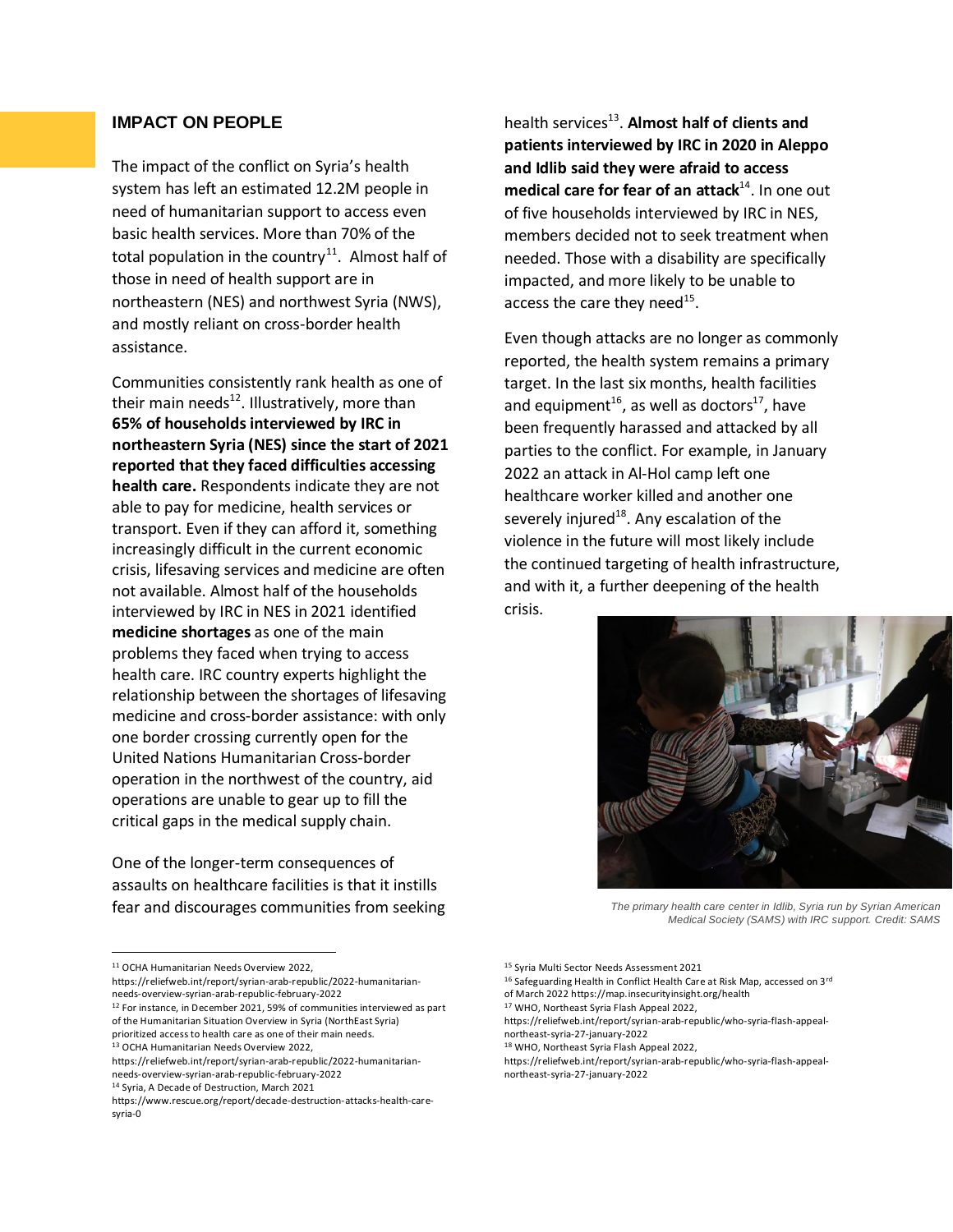## **RESPONSE**

Health activities in Syria have been chronically underfunded. In 2021 for instance, health actors received only 36% of the funding required.

Despite the restrictions, IRC manages to provide essential health services to the Syrian population, including through support to 39 hospitals and mobile clinics in NES and NWS as of March 2022



# **In 2021, health activities only received 36% of the requested funds, leaving a 64% funding gap.**

The limited humanitarian access to the population is an even greater barrier to the health response, and largely dependent on cross border operations. For example, in 2021, 1.3 million people received health assistance through the Bab-Al Hawa crossing $^{19}$ . Almost 60% of outpatient consultations provided as part of the health response countrywide rely on cross border movements<sup>20</sup>.

The Security Council Resolution 2585 permitting an important part of this health response is up for review next July. When two border crossings were removed from this Resolution in January  $2020^{21}$ , the negative impact on people's daily lives was immediate: supply chains for lifesaving health service inputs broke down and health care delivery turned more costly overnight. Not extending the use of the only remaining border crossing could represent the biggest 'attack on healthcare' for those in the north of the country.

<sup>19</sup> Syrian Arab Republic, United Nations cross-border operations under UNSC Resolutions https://reliefweb.int/report/syrian-arab-republic/syrianarab-republic-united-nations-cross-border-operations-under-72 <sup>20</sup> Health cluster, Snapshot of whole of Syria health sector response (4Ws), November 2021 https://reliefweb.int/report/syrian-arab-

republic/snapshot-whole-syria-health-sector-response-4ws-november-2021

<sup>21</sup> Al-Yarabiyah border crossing in NES, and Bab al-Salam crossing, in NWS were removed from the Security Council Resolution in January 2020.